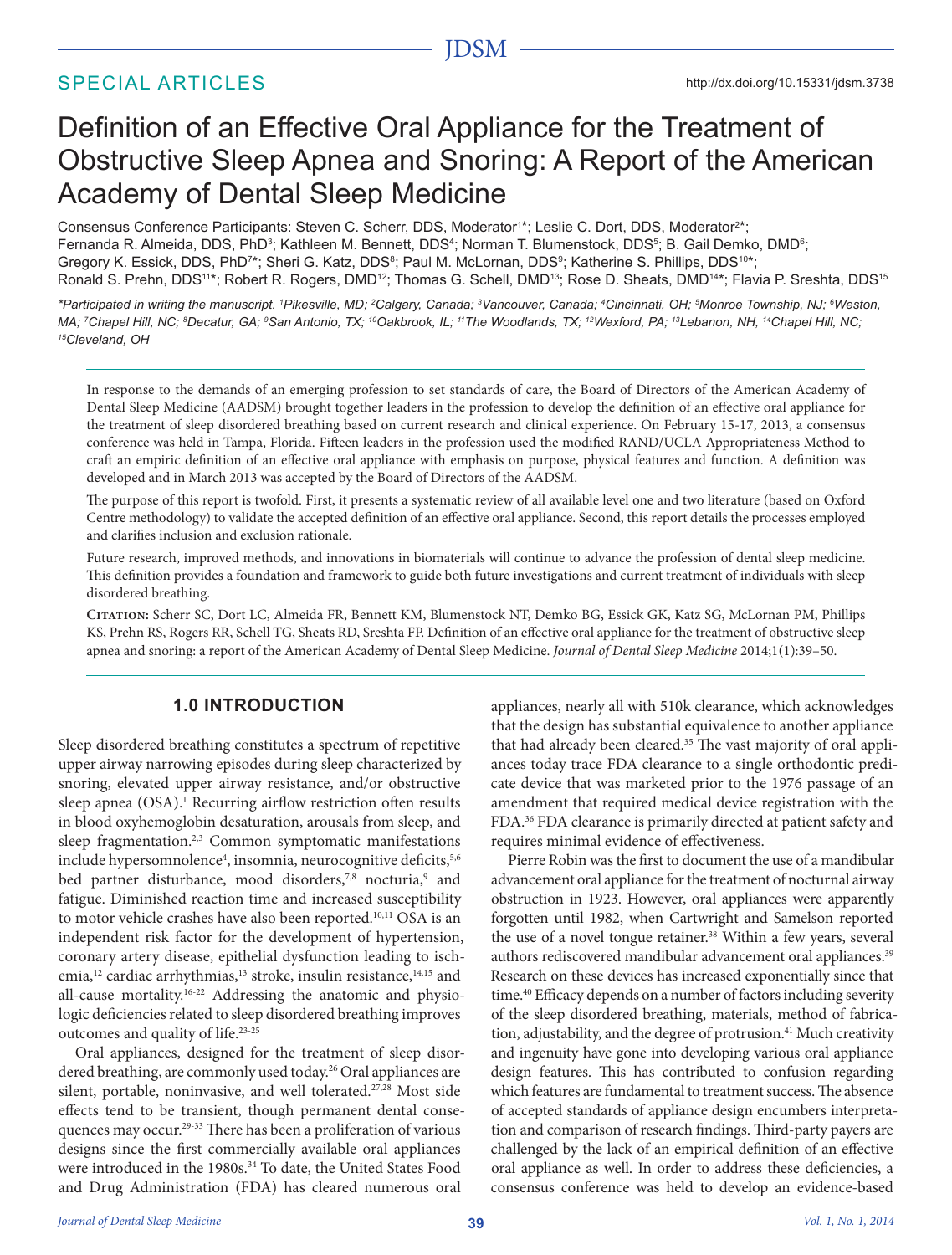definition of an effective oral appliance for the treatment of sleep disordered breathing and to establish a standardized benchmark for both research and clinical practice.

The definition presented herein is intended to represent the best practices of oral appliance purpose, physical features, and function. Using a standardized definition for an effective oral appliance will foster consistency in clinical practice and research, allowing for results to be more easily compared. It is expected that the empirical definition of an effective oral appliance will be reevaluated and revised as new methods and evidence become available. This definition is not intended to supersede clinical judgment as individual patient needs may dictate alternative methods. It does serve as a clinically relevant standard for oral appliance selection by dental sleep medicine practitioners, and as a guidepost for developers of the next generation of oral appliances.

#### **2.0 BACKGROUND**

The American Academy of Sleep Medicine (AASM) first published practice parameters for the use of oral appliances in the treatment of OSA and snoring in 1995.42 These practice parameters were updated in 2005<sup>43</sup> and are currently being revised by a joint AADSM and AASM task force. "Oral appliances are indicated for use in patients with mild to moderate obstructive sleep apnea who prefer them to continuous positive airway pressure (CPAP) therapy, or who do not respond to, are not appropriate candidates for, or who fail treatment attempts with CPAP." "Oral appliances should be fitted by qualified dental personnel who are trained and experienced in the overall care of oral health, the temporomandibular joint, dental occlusion and associated oral structures. Dental management of patients with oral appliances should be overseen by practitioners who have undertaken serious training in sleep medicine and/or sleep related breathing disorders with focused emphasis on the proper protocol for diagnosis, treatment, and follow up (Option)."44 This AASM clinical practice guideline does not describe or define an oral appliance and acknowledges that research is needed to clarify oral appliance design characteristics.

The Centers for Medicare and Medicaid Services (CMS) formally acknowledged oral appliance therapy when it published a local coverage determination (LCD) for oral appliances for obstructive sleep apnea that became effective January 3, 2011.45 The LCD outlined a mechanical definition of an oral appliance based on a predicate appliance received by medical directors in 1999. In July 2012, CMS revised its definition of an oral appliance in the LCD<sup>46</sup> to be so narrow as to initially disallow all oral appliance designs except one. Though a few additional designs have since been accepted by the Medicare Pricing, Data Analysis and Coding (PDAC) contractor, our conversations with Medicare representatives have made it clear that their working definition of an oral appliance is based more on serendipity and statutory regulation, rather than science and clinical relevance.

The AADSM invited a spectrum of clinical and research dental sleep medicine experts from across North America to participate in a consensus conference to develop a formal definition of an effective oral appliance. Fifteen members accepted and attended a consensus conference held on February 15-17, 2013 in Tampa, Florida. All participants of the consensus conference

and contributors to the accompanying paper completed thorough conflict-of-interest statements and were found to have no conflicts of interest with regard to this subject.

#### **3.0 METHODS**

The consensus conference followed a modified RAND/UCLA Appropriateness Method.<sup>47</sup> Approximately one month before the conference, participants were provided the latest literature on oral appliance therapy, product information on oral appliances currently in use in clinical practice, and Medicare's current billing and coverage criteria. Each participant was asked to review the materials provided and submit individual items that could be included in the final definition. These items, also referred to as elements, were to address the following about an oral appliance: the purpose (the intent of an oral appliance), physical features (what physical attributes are vital for an oral appliance to be effective), and function (how the oral appliance should work in order to fulfill its purpose). These individual elements were all compiled and each participant was asked to vote on a scale from 1-9 (1 being highly inappropriate and 9 being highly appropriate) whether it was appropriate to include each element in the final definition. Participants were asked to rate elements based on a combination of the evidence they reviewed and their best clinical judgment, considering the average patient and disregarding cost in order to focus on effectiveness. This Round 1 voting occurred via email before the conference. Scores were then grouped by median to determine the consensus of the group, and the level of agreement was determined based on the distribution of voting across the scale. This information comprised the starting point for the face-toface discussions at the consensus conference.

Two members from the AADSM Board of Directors and staff members facilitated the conference and led participants through the consensus process. Over the course of three days, participants discussed the results from Round 1 voting in three sessions for elements that addressed the purpose, physical features, and function of an effective oral appliance. Additional rounds of voting were required to arrive at consensus and to develop a final list of elements that participants agreed were appropriate to be included in the final definition. The definition was drafted using this final list of elements which was unanimously accepted by vote of the consensus conference participants and later approved by the AADSM Board of Directors.

The purpose, key physical features and function of an effective oral appliance included in the definition were supported by evidence collected through a comprehensive review of current peer-reviewed scientific literature on oral appliances. The literature search was performed using a combination of medical subject heading (MeSH) terms and keywords in MEDLINE. The MeSH terms used were sleep apnea syndromes, snoring, orthodontic appliances, and mandibular advancement/instrumentation. The disorder keywords used were sleep apnea, OSA, sleep-related breathing disorder(s), SRBD, sleep-disordered breathing, SDB, and snoring. The treatment keywords used were oral, intraoral, dental, orthodontic(s), mandibular, tongue retaining, tongue stabilizing, occlusal, or titratable paired with appliance(s), splint(s), or device(s). Search results were retrieved for literature published from the beginning of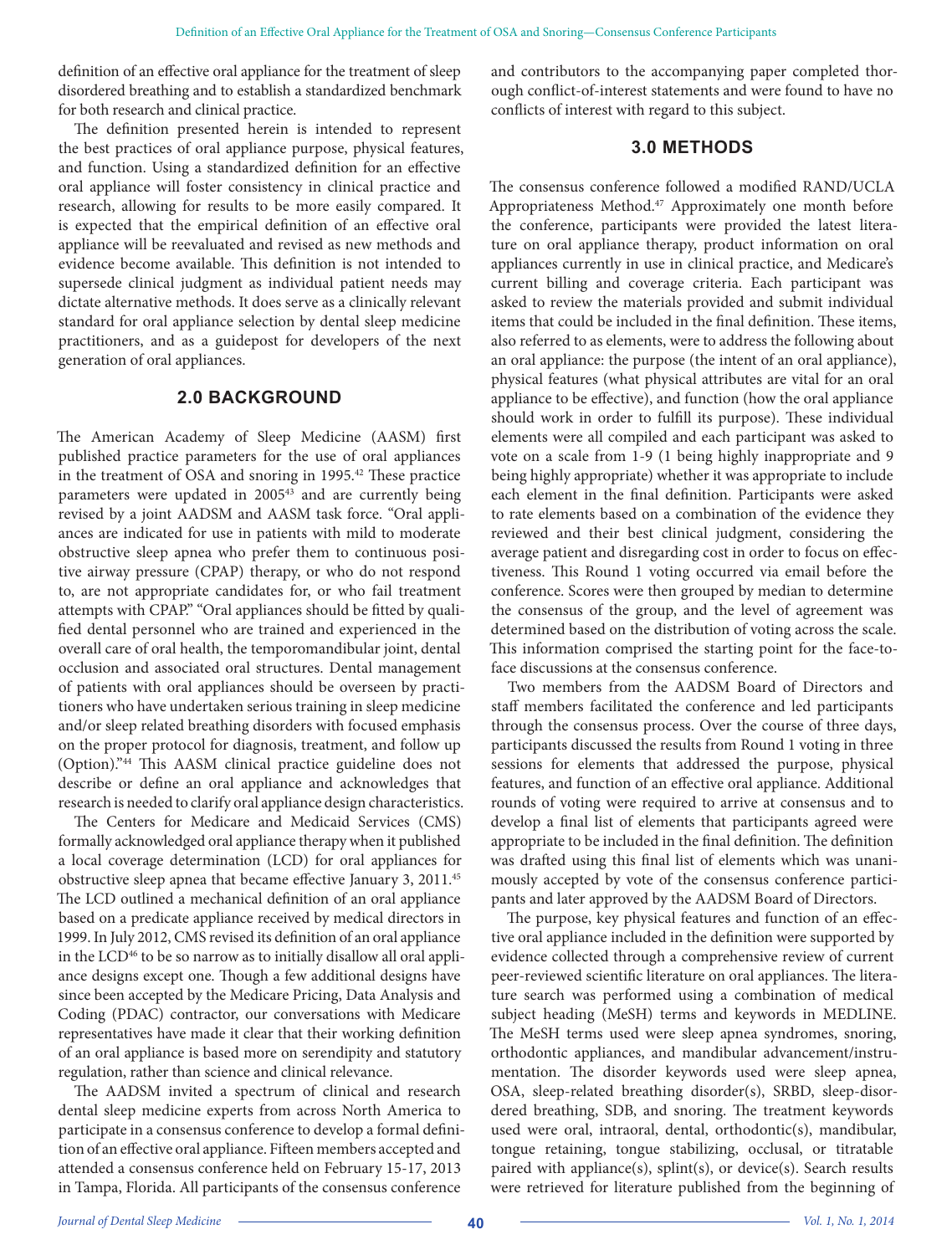| <b>Table 1—Oxford Centre for Evidence-Based Medicine 2011</b> |                                                               |                                                                    |                                                        |                                                                                    |                              |
|---------------------------------------------------------------|---------------------------------------------------------------|--------------------------------------------------------------------|--------------------------------------------------------|------------------------------------------------------------------------------------|------------------------------|
|                                                               | <b>Treatment Benefit Levels of Evidence<sup>48</sup></b>      |                                                                    |                                                        |                                                                                    |                              |
| Question                                                      | Level 1                                                       | Level 2                                                            | Level 3                                                | Level 4                                                                            | Level 5                      |
| Does this<br>intervention help?<br>(Treatment Benefits)       | Systematic review of<br>randomized trials or<br>n-of-1 trials | Randomized trial or<br>observational study<br>with dramatic effect | Nonrandomized<br>controlled cohort/<br>follow-up study | Case series, case-<br>controlled studies, or<br>historically controlled<br>studies | Mechanism-based<br>reasoning |

indexing by MEDLINE through March 8, 2013. The limits of the search were: humans, English and French, no editorials, letters, biographies, newspaper articles, comments, or case reports. The literature search strategy resulted in a total of 772 articles.

The Writing Group, comprised of six participants of the consensus conference, reviewed the abstracts of all the available literature to identify articles that would support the different elements included in the final definition. Each reviewer made note of which section(s) of the definition (purpose, physical features, or function) that the article supported.

The assessment of evidence in the accepted articles was performed using the Oxford Centre for Evidence-based Medicine Levels of Evidence table (See Table 1). All accepted studies were assigned a level of evidence by a member of the Writing Group. Any article where the level was in question was reviewed by an additional group member for a final decision. The final evidence used to support the definition of an effective oral appliance was limited to Level 1 and 2 studies, where possible. The final number of articles accepted as evidence, from both the literature search and pearling, to support the final definition was 113.

This definition describes an effective oral appliance which should meet the needs of most patients in most situations. This definition should not, however, be considered inclusive of all proper methods of care or exclusive of other methods of care reasonably directed toward obtaining the same results. The ultimate judgment regarding the specific care of an individual patient must be made by the clinician, in light of the individual circumstances presented by the patient, available diagnostic tools, accessible treatment options, and resources.

## **4.0 DEFINITION**

Following the conference, the drafted definition was presented to and approved by the AADSM Board of Directors in March 2013. The final approved definition is as follows:

The purpose of an oral appliance is to treat obstructive sleep apnea (OSA), primary snoring, and associated symptoms. Oral appliances are intended to decrease the frequency and/or duration of apneas, hypopneas, respiratory effort related arousals (RERAs) and/or snoring events. Oral appliances have been demonstrated to improve nocturnal oxygenation as well as the adverse health and social consequences of OSA and snoring. Oral appliances are indicated for patients with mild to moderate OSA and primary snoring. Oral appliances are accepted therapy for patients with severe OSA who do not respond to or are unable or unwilling to tolerate positive airway pressure (PAP) therapies. Although oral appliances are typically

used as a stand-alone therapy, they can serve as an adjunct to PAP therapy and/or other treatment modalities for the management of OSA.

For this definition oral appliances refer to mandibular advancement devices because they are the most effective and widely used in clinical practice. Accordingly the function of an oral appliance is to protrude and help stabilize the mandible in order to maintain a patent upper airway during sleep.

An oral appliance is custom fabricated using digital or physical impressions and models of an individual patient's oral structures. As such, it is not a primarily prefabricated item that is trimmed, bent, relined or otherwise modified. It is made of biocompatible materials and engages both the maxillary and mandibular arches. The oral appliance has a mechanism that allows the mandible to be advanced in increments of 1 mm or less with a protrusive adjustment range of at least 5 mm. In addition, reversal of the advancement must be possible. The protrusive setting must be verifiable. The appliance is suitable for placement and removal by the patient or caregiver. It maintains a stable retentive relationship to the teeth, implants or edentulous ridge and retains the prescribed setting during use. An oral appliance maintains its structural integrity over a minimum of 3 years.

This definition includes the key design features of effective oral appliances, is evidence based or, in the absence of evidence, is agreed upon using a modified RAND Appropriateness Method process. Its intent is not to replace clinical judgment but instead represents a compilation of the best currently available appliance design features.

## **5.0 DISCUSSION OF EVIDENCE SUPPORTING THE DEFINITION**

#### **5.1 Purpose of an Effective Oral Appliance**

The purpose of an oral appliance is to treat obstructive sleep apnea, primary snoring, and associated symptoms. Historically, the most frequently measured outcomes of therapeutic efficacy and effectiveness of OSA treatment have been the apneahypopnea index (AHI) to measure severity of OSA and the Epworth Sleepiness Scale (ESS) to assess daytime somnolence. However, as oral appliance research has matured, measured outcomes have broadened to include effect on cardiovascular function, neurocognitive behavior, and quality of life.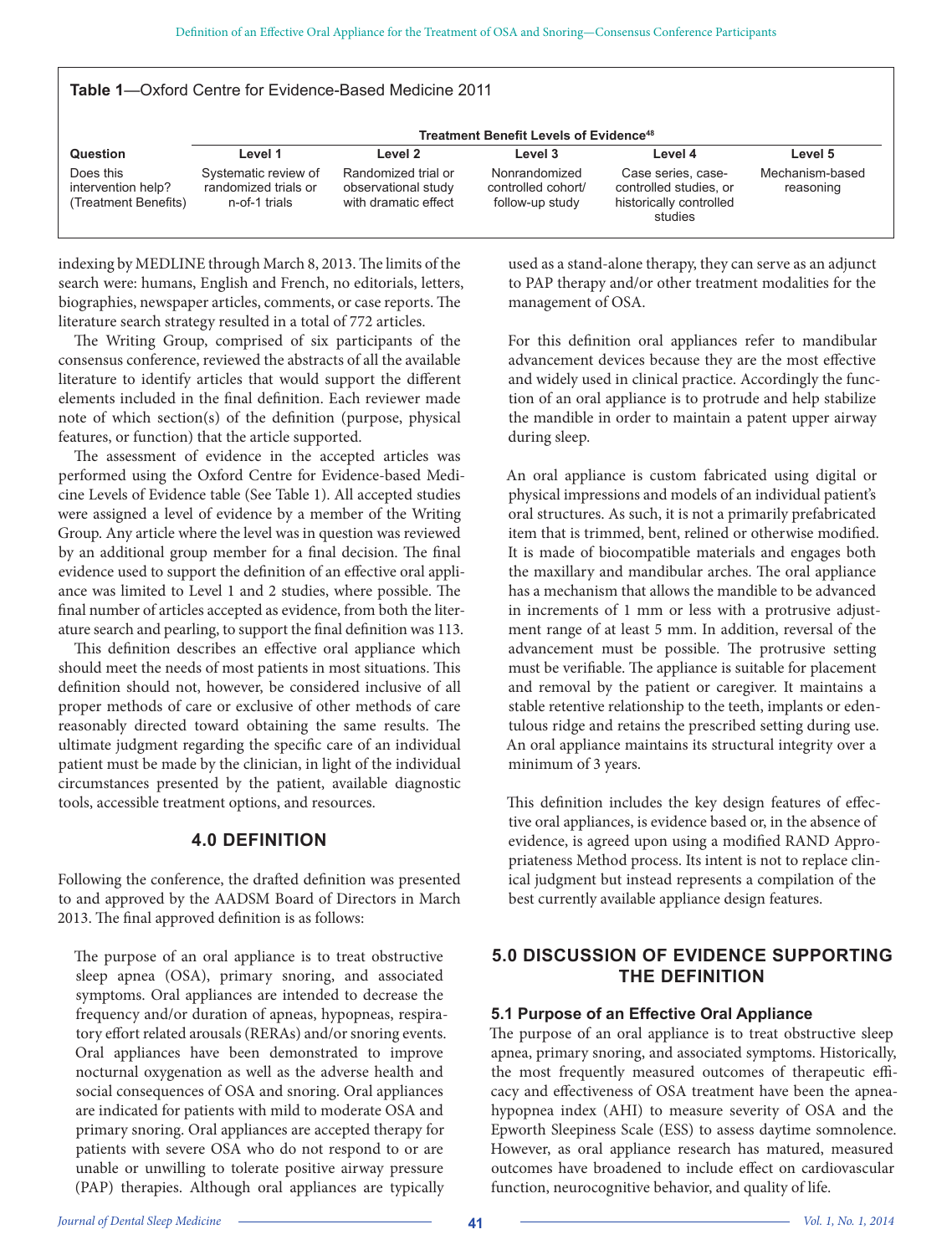#### *5.1.1 Improvements in respiratory variables and daytime somnolence*

The efficacy and effectiveness of oral appliance therapy have been confirmed by several high quality studies, including randomized controlled trials, systematic reviews, and metaanalyses.3,40,43,49-61 These studies have validated, via overnight polysomnography (PSG), the utility of mandibular advancement oral appliances in decreasing the frequency and/or duration of apneas, hypopneas, RERAs and/or snoring events, as well as improving nocturnal oxygenation. The ESS score, as a measure of daytime sleepiness, has been shown to normalize or improve by 2-4 points.<sup>55</sup>

In one of the earliest reports of a well-conducted study comparing pre- and post-appliance polysomnographic recordings, Yoshida demonstrated that post-treatment AHI was significantly reduced more than 50% of pre-treatment values.<sup>62</sup> PSG parameters were not normalized, but these findings demonstrated that oral appliance therapy was capable of significantly improving sleep disordered breathing.

Subsequently, Marklund reported that in 72% of patients with mild to moderate obstructive sleep apnea, AHI was reduced  $to < 10$  and that in the severe group, AHI was significantly reduced from a mean of 53 to a mean of 14.<sup>63</sup> Other reports that followed corroborated these early findings and demonstrated longitudinal stability of the improvement in sleep parameters with oral appliances.<sup>64-70</sup>

In perhaps the largest study to date, Holley and colleagues described results of their retrospective study on a sample of 497 OSA patients with all levels of disease severity who were treated with oral appliance therapy.<sup>71</sup> Oral appliance therapy reduced the mean AHI from 30.0 to 8.4, and the ESS improved significantly. A comparison of PSG parameters between oral appliance therapy and CPAP therapy was available for 397 subjects. Oral appliance therapy demonstrated equivalent efficacy relative to CPAP in the mild subjects ( $p = 0.15$ ) where treatment was successful in reducing AHI < 5 in 76% of the CPAP and 62% of the oral appliance group. In the moderate and severe groups, CPAP was more effective than oral appliances in reducing AHI <  $5$  (71% vs. 51% in the moderate group and 63% vs. 40% in the severe group). However when the magnitude of reduction in AHI was compared between treatments, the decrease in AHI was significant for only the severe group where CPAP decreased AHI by an additional 5.9 events/hour ( $p < 0.001$ ). The amount of reduction in AHI by both treatments in the mild and moderate groups differed by less than 2 events/hour and was not statistically significant.

Oral appliances are also intended to manage snoring, and studies that examined respiratory variables often also included snoring in their outcome assessments.<sup>72</sup> Some investigations, however, have specifically focused on snoring outcomes and have demonstrated the success of oral appliance therapy in improving this outcome.73-77 In an effort to begin comparing respiratory outcomes of different oral appliance designs, Gauthier evaluated two oral appliances in a cross-over study to judge if they differed in effect on respiratory variables including snoring. Both appliances were equally therapeutic in improving snoring and mild to moderate OSA.73 Stouder examined the effect of an oral appliance on several snoring parameters including frequency of snoring, average and peak loudness, and anatomic site of snoring (palatal flutter or tongue base snoring).<sup>77</sup> Snoring frequency, maximum and average loudness, and percent of palatal snoring all significantly decreased with the oral appliance. A decrease in tongue base snoring, although hypothesized, was not observed. On the other hand, the improvement in palatal snoring had not been anticipated, and the investigators speculated that mandibular advancement may have affected all levels of the pharyngeal airway, including the level of the soft palate.

#### *5.1.2 Effect on cardiovascular function*

In addition to improvements in respiratory variables and daytime sleepiness, other health sequellae related to sleep disordered breathing that improved with oral appliance therapy included hypertension<sup>24,78-83</sup> and cardiovascular function.<sup>84,85</sup>

The effect of oral appliance therapy on hypertension has been summarized in Iftikhar's systematic review and meta-analysis of seven observational and randomized controlled trial studies.<sup>80</sup> A reduction of approximately 2 mm in systolic, diastolic, and mean arterial pressure was reported among the pooled 399 participants that met the inclusion criteria for these studies. In another study, evaluation of the impact of oral appliance therapy on blood pressure revealed a significant improvement in night time diastolic blood pressure compared to CPAP.<sup>78</sup> Lam studied the effect of oral appliance therapy on blood pressure and found significant improvement in systolic blood pressure that was maintained at one-year follow-up.<sup>81</sup> Gotsopoulos demonstrated a reduction in 24-hour mean diastolic blood pressure in patients with AHI > 10 and concluded that these findings mirrored those found with CPAP.<sup>79</sup> Otsuka reported a significant reduction in mean arterial blood pressure and diastolic blood pressure during monitoring over a 20-hour period, and reported significant reductions in systolic, diastolic, and mean arterial blood pressure during sleep.82

Phillips found no differences between CPAP and oral appliance therapy in 24-hour ambulatory blood pressure profiles. In a subgroup of initially hypertensive subjects, both treatments had equally salutary effects of improving 24-hour blood pressure between 2-4 mm Hg.<sup>24</sup> In addition, in this same study, a reduction in arterial stiffness of 1-2% from baseline was noted with no between-treatment differences.<sup>24</sup> Likewise in a study comparing the impact of active and sham oral appliances on blood pressure, Andrén demonstrated at 3 months a reduction of 4.4 mm Hg in 24-hour mean systolic blood pressure with the active appliance in a subgroup of subjects with ambulatory daytime mean systolic  $BP > 135/85$  mm Hg and AHI > 15 at baseline.<sup>86</sup>

In an effort to gain clarity on the effect of oral appliance therapy on markers for risk of development of cardiovascular disease, Itzhaki compared measurements of endothelial function and oxidative stress in 12 patients with a mean AHI of 29.5.85 At 3 months and 1 year follow-up, subsequent to the start of oral appliance therapy, these markers improved to normal or near-normal scores, suggesting that oral appliance therapy was effective in reducing the risk of cardiovascular disease. Hoekema assessed cardiovascular function in untreated moderate to severe OSA patients without cardiovascular disease before and after randomization to either oral appliance therapy or CPAP.84 Using a marker of cardiac impairment from venous blood samples, both treatment groups demonstrated improvement.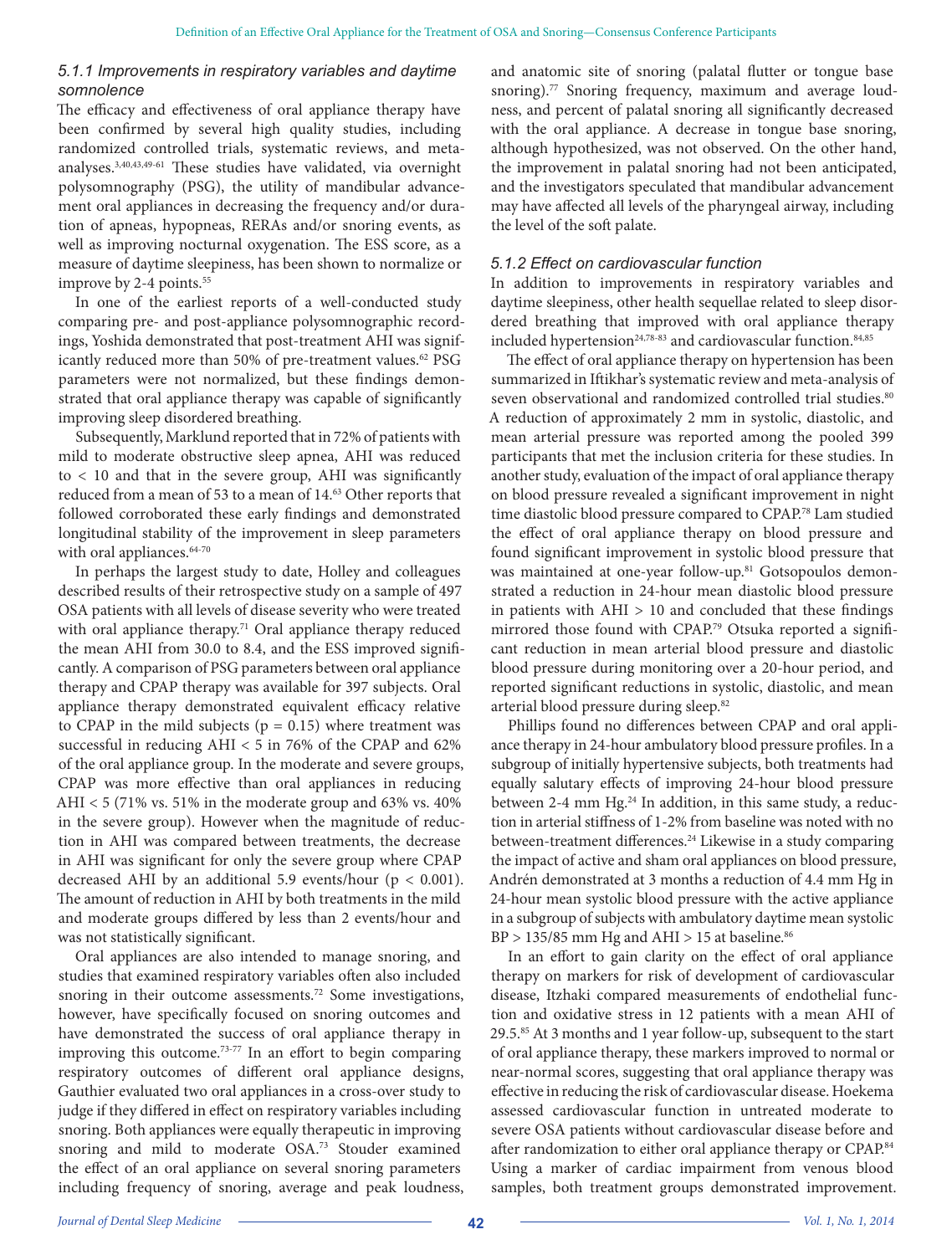However, the change was statistically significantly greater in the group treated with oral appliance therapy, suggesting greater improvement in cardiac function relative to patients treated with CPAP. In a controlled cohort study, Anandam examined the impact of oral appliance therapy and CPAP on cardiovascular mortality.87 The incidence of cardiovascular death in severe sleep apnea subjects treated with oral appliance therapy or CPAP was compared to those who refused treatment and healthy controls. The healthy controls had the lowest cardiovascular mortality rate (0.28 per 100 person years) and those who declined treatment had the highest death rate (2.1 per 100 person years). Although the residual AHI for oral appliance treated subjects was significantly higher than for CPAP treated subjects, there was no difference in cardiovascular death rate (0.61, 0.56 per 100 person years) between the two treatment groups. Both oral appliance therapy and CPAP may be equally effective in reducing the risk of fatal cardiovascular events in patients with severe obstructive sleep apnea.<sup>87</sup>

#### *5.1.3 Impact on quality of life and neurocognitive behavior*

Overall quality of life24,88-94 and neurobehavioral outcomes24,88,89,93,95 have been shown to improve with oral appliance therapy. Walker-Engstrom examined three quality of life dimensions (vitality, contentment, and sleep quality) in subjects who were randomized to either uvulopalatopharyngoplasty or oral appliance therapy.94 One year after intervention, both treatment groups demonstrated significant improvements in all three quality of life dimensions. Levendowski included several quality of life instruments in a small study of patients who underwent oral appliance therapy after failing CPAP treatment.89 Statistically significant reductions in sleepiness (76% of subjects) and depression (73% of subjects) were documented as well as improvement in a disease-specific quality of life index (60% of subjects). Saletu designed a study to examine not only respiratory variables but also additional outcomes of oral appliance therapy in a group of patients with all disease levels.<sup>93</sup> Active and sham oral appliances were used to compare effects on morning mood, subjective impression of sleep quality, and cognitive and psychophysiological performance. All respiratory variables improved in the active oral appliance group compared to the sham appliance group. In addition, subjects demonstrated significant benefit in sleep quality, morning cognitive performance, fine motor activity, and reaction time.

Hoekema analyzed the effect of CPAP and oral appliances on simulated driving performance in a group of subjects ranging in OSA severity.95 Pre-treatment driving performance was similar between the two groups. After 2 to 3 months of treatment with CPAP or oral appliance therapy, subjects significantly improved equally in their performance on the driving test independent of which treatment was used.

While CPAP has been demonstrated to be more efficacious than oral appliance therapy when AHI was used as the primary outcome measure, when other outcome measures were examined, oral appliance therapy has been demonstrated to be equivalent to CPAP.24,49,54,78,89 In studies of mild to moderate OSA, oral appliances have been no less effective than CPAP for improving PSG parameters, daytime somnolence, quality of life measures, and neurobehavioral function.51,53,54,71,78,88,96,97

In a landmark crossover study of 126 moderate to severe OSA patients, Phillips demonstrated that while CPAP was more efficacious than oral appliance therapy in reducing AHI, no difference was detected when evaluating other health outcomes.<sup>24</sup> Outcomes assessed included subjective sleepiness, driving simulator performance, and quality of life. Neurobehavioral outcomes improved similarly in ESS and quality of life with both treatments. However, oral appliance therapy outperformed CPAP on the Short Form (36) in four of eight domains and the overall mental component. Simulated driving performance improved equally in both treatments. At the time of the study, no objective measure of oral appliance adherence was available, but therapy adherence as reported by the subjects was superior to CPAP and may help explain the similar effectiveness of both treatments in neurobehavioral and quality of life outcomes.

### *5.1.4 Potential to enhance CPAP adherence*

Finally, oral appliances may offer ways to improve CPAP compliance or effectiveness. Using phrenic nerve stimulation to assess upper airway dynamic properties, Borel established that concurrent use of nasal CPAP and oral appliances reduced velopharyngeal resistance to a greater extent than nasal CPAP alone.98 When oral appliances were used with nasal CPAP, maximal flow rate was significantly improved.

The simultaneous use of oral appliance therapy with CPAP is a relatively new concept in dental sleep medicine. While preliminary studies are promising, more research is warranted to validate improved effectiveness.

#### **5.2 Physical Features of an Effective Oral Appliance**

Oral appliances employ various mechanisms of action to provide a more patent upper airway in order to alleviate signs and symptoms of OSA. Types of appliances include tongue retention devices, non-adjustable and adjustable oral appliances and single arch tongue depressing devices.

### *5.2.1 Comparison of oral appliance types*

Although there is evidence that tongue retention devices can be efficacious and may be the only appliance choice for completely edentulous individuals who do not or cannot have dental implants,<sup>50,99</sup> they are usually not as effective as oral appliances due to poor compliance.<sup>100</sup> Patients reported that tongue retention devices were not as comfortable as oral appliances<sup>100</sup> and determining compliance has been problematic with tongue retention devices. Even if objective compliance measures can ascertain length of time in the mouth, the tongue retention device is only effective if the tongue is maintained in the bulb.<sup>101</sup> Presently, there is no commercially available technology to confirm that the tongue is maintained in the bulb during the entire sleep period.

One of the first case series reports of tongue retention device use<sup>38</sup> studied 20 subjects with severe OSA, and compared pretreatment and post-treatment data for the tongue retention device to published pre-treatment and post-treatment data for uvulopalatopharyngoplasty (UPPP) and tracheostomy.102,103 Fourteen of the twenty subjects were studied before and after training with the device. Ten of the twenty subjects were studied before use of the device, after training with the device, and for 2 nights after 4-6 months of use. The authors then compared the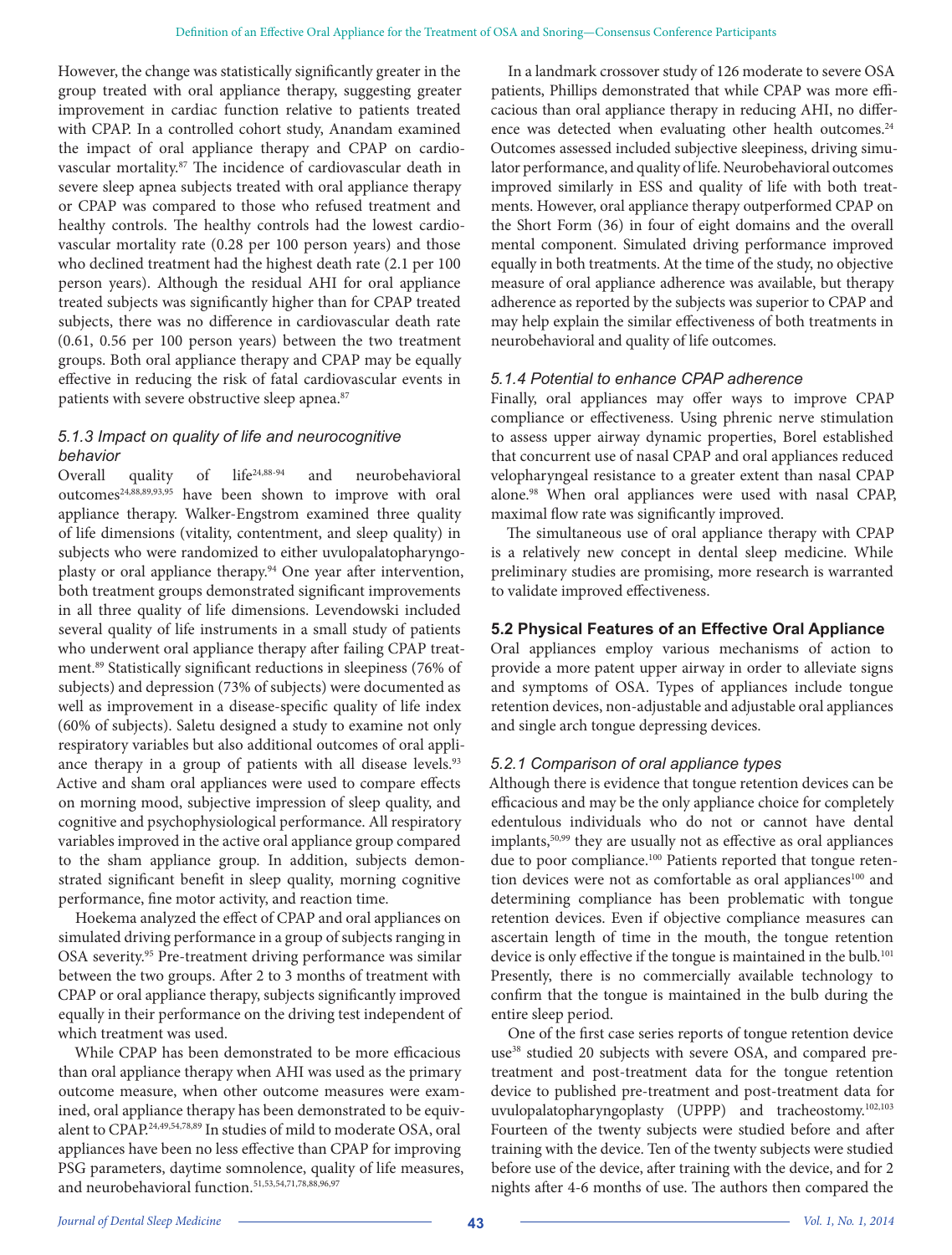duration of apneas and the number of apneas per hour of sleep that occurred prior to the use of a tongue retention device, UPPP and tracheostomy to a night with treatment, and found that the post-therapeutic results were similar among all three treatments. In a later randomized study Cartwright found tongue retaining devices provided additional treatment effect when added to positional therapy for some patients.<sup>99</sup> Dort compared the outcomes of a tongue retention device to an identical device that was designed not to allow suction to develop on the tongue. In 32 mild OSA patients, only the device capable of developing suction produced significant reductions in the respiratory disturbance index (RDI) and snoring index (snores/hour).104 Deane compared the outcomes of a tongue retention device to a non-adjustable mandibular advancement splint. Although both devices showed a similar reduction in AHI, complete response (AHI < 5/hour) was achieved in 68% of subjects with the mandibular advancement splint and in only 45% of subjects with the tongue retention device. A clinically relevant finding was that compliance was poor with the tongue retention device and 91% of subjects preferred the mandibular advancement splint.<sup>100</sup>

Non-adjustable appliances that engage both maxillary and mandibular arches have demonstrated efficacy, but the inability to gradually adjust these appliances to increase protrusion without sectioning the appliance make it a less desirable and practical option for many patients.41,50,51,105 The results of studies of non-adjustable appliances are confounded by research methodology that effectively mimics adjustable appliances. In some studies, adjustable appliances were used to find the most effective mandibular position prior to fabrication of the non-adjustable appliances.106,107 In other studies, multiple non-adjustable appliances were fabricated if the initial non-adjustable appliance was uncomfortable<sup>108-112</sup> or to obtain an increased treatment effect.<sup>113</sup> Rose reported that a non-adjustable appliance was more effective than an adjustable appliance; however, in this study the adjustable appliance was treated as if it were non-adjustable. Both appliances were set at 75% of maximal protrusion and no further titration was undertaken.<sup>114</sup> Clinically, non-adjustable appliances are fabricated at a fixed protrusion that remains unchanged for the duration of treatment whereas the protrusive position of adjustable appliances is usually changed to increase treatment effect and patient comfort. Studies that reflect this clinical pathway revealed that the adjustable appliances resulted in greater improvements in the evaluated parameters.<sup>58</sup>

The only randomized trial that included a soft palate lifter found it had no significant effect on reducing snoring.115 We were unable to identify sufficient peer-reviewed level 1 or level 2 scientific evidence to support the use of single arch appliances for the treatment of OSA and conclude that an effective oral appliance must engage both maxillary and mandibular arches.

Due to the lack of high quality evidence to support the use of tongue retention devices, non-adjustable appliances, and single arch appliances, the definition developed by the consensus conference focused solely on custom-fabricated adjustable oral appliances, as these are the most commonly used in clinical practice and have been shown to have the greatest efficacy.<sup>41,50,51,58</sup>

#### *5.2.2 Custom versus non-custom oral appliances*

Numerous studies have revealed that custom-fabricated oral appliances showed greater efficacy and patient acceptance than non-custom (pre-fabricated) oral appliances.<sup>60,116,117</sup> Pre-fabricated oral appliances tend to be bulky and ill-fitting, resulting in difficulties retaining the device on the oral structures.<sup>118</sup> This diminishes the ability of the appliance to maintain a stable mandibular protrusive position during sleep and may increase patient discomfort.<sup>60</sup> A direct comparison study of a pre-fabricated thermoplastic oral appliance and custom-fabricated oral appliance by Vanderveken in 2008 evaluated whether the noncustom appliance could be a more cost-effective option for the treatment of sleep disordered breathing. The pre-fabricated oral appliance failed to reduce the AHI and had limited success in reducing snoring. This may have been a result of the pre-fabricated appliance not being retained adequately by the teeth or allowing sufficient mandibular protrusion. Additionally, the pre-fabricated appliance had decreased patient acceptance due to discomfort associated with the lack of retention during sleep.<sup>117</sup> A custom oral appliance was associated with increased patient comfort, had greater range of protrusive movement, and was more effective.

#### *5.2.3 Protrusion mechanism*

Research indicates that the ability to advance the mandible is a key design feature, and that there is a dose dependent impact on AHI reduction and reduction in snoring.<sup>41,51,58,60,118,119</sup> Protrusive range of movement varies greatly in individual subjects. The mean protrusive capability has been reported as approximately 11 mm with a range of 6-14 mm.120 The position at which an oral appliance is most effective also varies.<sup>51,119-121</sup> Although the most effective protrusion was found to be as little as 25% of maximum in 5% of subjects,<sup>122</sup> most studies reported that subjects required protrusion over 50% of maximum.<sup>61,88,120,122</sup>

The mandibular protrusion mechanism should allow for advancement in increments of 1 mm or less over a minimum of 5 mm.41,60 Smaller increments of advancement can allow for evaluation of subjective parameters, while minimizing potential temporomandibular discomfort.60,114,120,123 Current data support a starting protrusion position of at least 50% of the patient's protrusive range, but there is no consensus as to whether this is measured from a starting position of maximal intercuspation or the maximally retruded position of the mandible.<sup>60,122</sup> A minimum of 5 mm of advancement range in the mechanism allows for greater mandibular protrusion to be attempted without requiring modification of the protrusion mechanism.<sup>60</sup>

This definition makes no attempt to describe the exact nature of a suitable protrusion mechanism because effective design elements are continuously evolving.41,73,124-126 However, the mechanism should be stable, maintain the therapeutic level of protrusion/provider established position, and the patient or caregiver should be able to verify that the position is maintained to ensure optimal treatment effect. The mechanism should be reversible to allow for changes in the patient's condition or to manage side effects.120,123 No recommendations regarding vertical adjustment were included in the definition. Vertical adjustability has been a controversial subject in the design of oral appliances. Despite anecdotal reports of patients benefiting from an increased vertical dimension, several studies suggested that increased vertical dimension, measured as inter-incisal distance, resulted in decreased patient acceptance and had no consistent impact on efficacy.<sup>41,106,127</sup>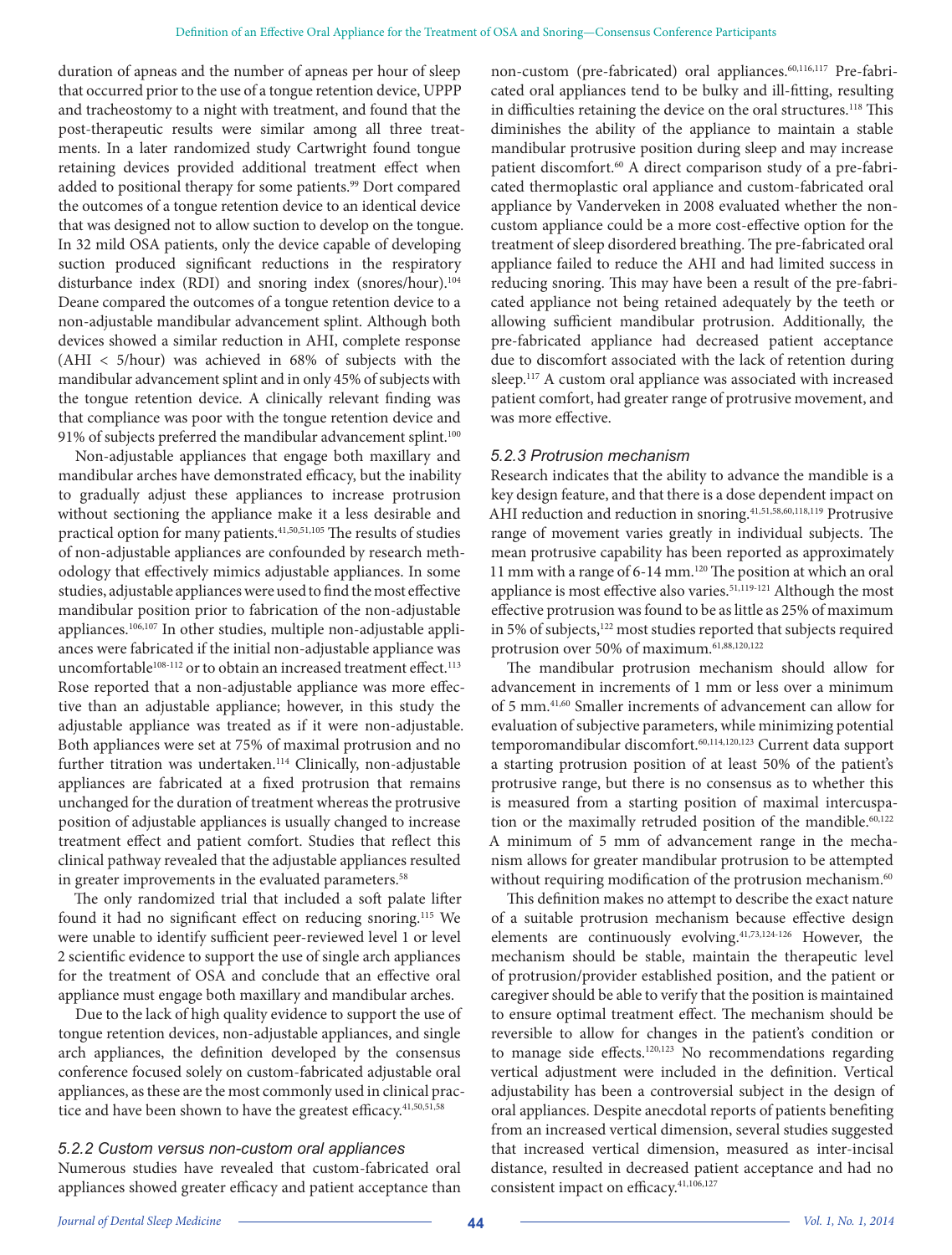#### *5.2.4 Durability*

In order to secure FDA clearance, oral appliances must be demonstrated to be safe for intra-oral patient use. Thus the oral appliance must be fabricated using biocompatible materials. Although allowance for extreme circumstances must be made, the consensus of the conference participants was that oral appliances should be expected to maintain structural integrity for a minimum of 3 years of use.

#### **5.3 Function of an Effective Oral Appliance**

OSA is characterized by repetitive cycles of upper airway collapse with obstruction or limitation of airflow, followed by physiological arousal to restore airway patency in order to sustain life. The most effective oral appliances are mandibular advancement devices that stabilize the lower jaw in a forward and upward position. These devices function by reducing airway compliance and maintaining a patent upper airway during sleep.

Much research has been conducted over the past two decades to determine structural, anatomical and physiological factors that predict which patients with OSA will respond most favorably to oral appliance therapy. Many of these studies were conducted on upright and/or awake patients. Although the prognostic usefulness of these studies in patient selection for therapy has remained questionable, this evidence provides the major source of data bearing on the mechanisms by which mandibular advancement maintains airway patency.

In a systematic review published in 2004, Hoekema described three different plausible mechanisms underlying the efficacy of oral appliances in improving sleep respiration. First, mandibular advancement moves the suprahyoid and genioglossus muscles anteriorally, enlarging the airway, thus lessening the likelihood of its collapse. Second, downward movement of the mandible accompanies advancement, thereby exerting tension across the soft palate via the palatoglossal and palatopharyngeal arches, thereby preserving the velopharyngeal airway space. Third, the oral appliance maintains a forward position of the mandible and hyoid bone during sleep, preventing backward rotation of the jaw and retrolapse of the tongue into the airway.57 Hoffstein in a systematic review of the oral appliance literature concluded more generally that mandibular advancement produces anatomical changes that "result in the alterations of the intrinsic relationships between different muscle groups controlling the upper airway caliber."34 He noted that these changes could prevent obstruction, worsen obstruction or have no effect on an individual patient basis. Hoffstein also concluded that abnormal anatomy, as well as abnormal physiology, is required for sleep disordered breathing.<sup>34</sup>

Although many studies have provided some insight into the anatomical or neuromuscular response to an oral appliance during sleep or wakefulness, it is generally accepted that the manner in which an oral appliance functions is incompletely understood and that the mechanisms underlying improved patency during sleep is unlikely the same for all patients with OSA.128-131 For this reason the definition of an oral appliance did not attempt to ascribe any specific mechanism underlying the improvement in airway patency that could be assumed for the patients whose sleep respiration is normalized by therapy. However, review of the literature made it clear that mandibular advancement is the critical feature of an oral appliance

supporting its function in maintaining airway patency and that patency varies with the degree of advancement.

#### *5.3.1 Efficacy of oral appliance therapy is dependent on mandibular advancement.*

Four systematic reviews described controlled trials in which the efficacy of oral appliances that advance the mandible was compared to that of control devices, which did not advance the mandible.34,40,50,57 Compared to the control devices, the AHI was more effectively lowered by the mandibular advancement appliances.61,132-134 Thus, the presence of an occlusal device between the teeth that variably separated the jaws due to its thickness, but did not advance the mandible, was ineffective in maintaining airway patency during sleep in patients with sleep disordered breathing.

#### *5.3.2 Efficacy of mandibular advancement is dose dependent*

Three systematic reviews additionally concluded that efficacy of an oral appliance in normalizing sleep respiration increased with the degree of protrusion.<sup>34,40,57</sup> These reviews described studies that demonstrated decreases in the AHI or oxygen desaturations with progressive mandibular advancement that was most commonly performed during the clinical titration of the oral appliance to achieve resolution of symptoms.63,113,114,123,135-138

#### *5.3.3 Studies that support maintained airway patency during sleep*

A large number of studies have evaluated anatomical and neuromuscular parameters relevant to airway patency. The strongest studies regarding *mechanisms* of improved airway patency were those that obtained data from subjects while asleep in a supine position to mimic the natural situation in which OSA occurs most commonly. Many of these studies mimic the natural sleep situation by using controlled anesthesia modalities to achieve nocturnal airway collapsibility. The weakest studies were those that obtained patency-relevant data from subjects while awake in an upright position. The patency of the airway in the upright position during wakefulness was not characteristic of that during natural sleep and the difference was likely greater for patients with OSA than for non-apneic individuals.<sup>139-141</sup>

#### *5.3.4 Physiological evidence in support of maintained airway patency during sleep*

A decrease in the frequency and/or duration of apneas, hypopneas, RERAs and/or snoring events, and improved nocturnal oxygenation can only occur if the airway is made more patent. Arguably, the single best measure of airway patency is the highest intraluminal air pressure below which the airway collapses.142 The more negative this pressure, the less likely the airway will collapse in response to the negative pressures generated during inspiration.

In a landmark but small study, Kato demonstrated that mandibular advancement with appliances producing 2, 4 and 6 mm of jaw advancement progressively lowered the critical closing pressures from supra- to sub-atmospheric pressures in subjects ( $n = 4$ ) who responded to the appliances with a significant reduction in nocturnal oxygen desaturations, but not in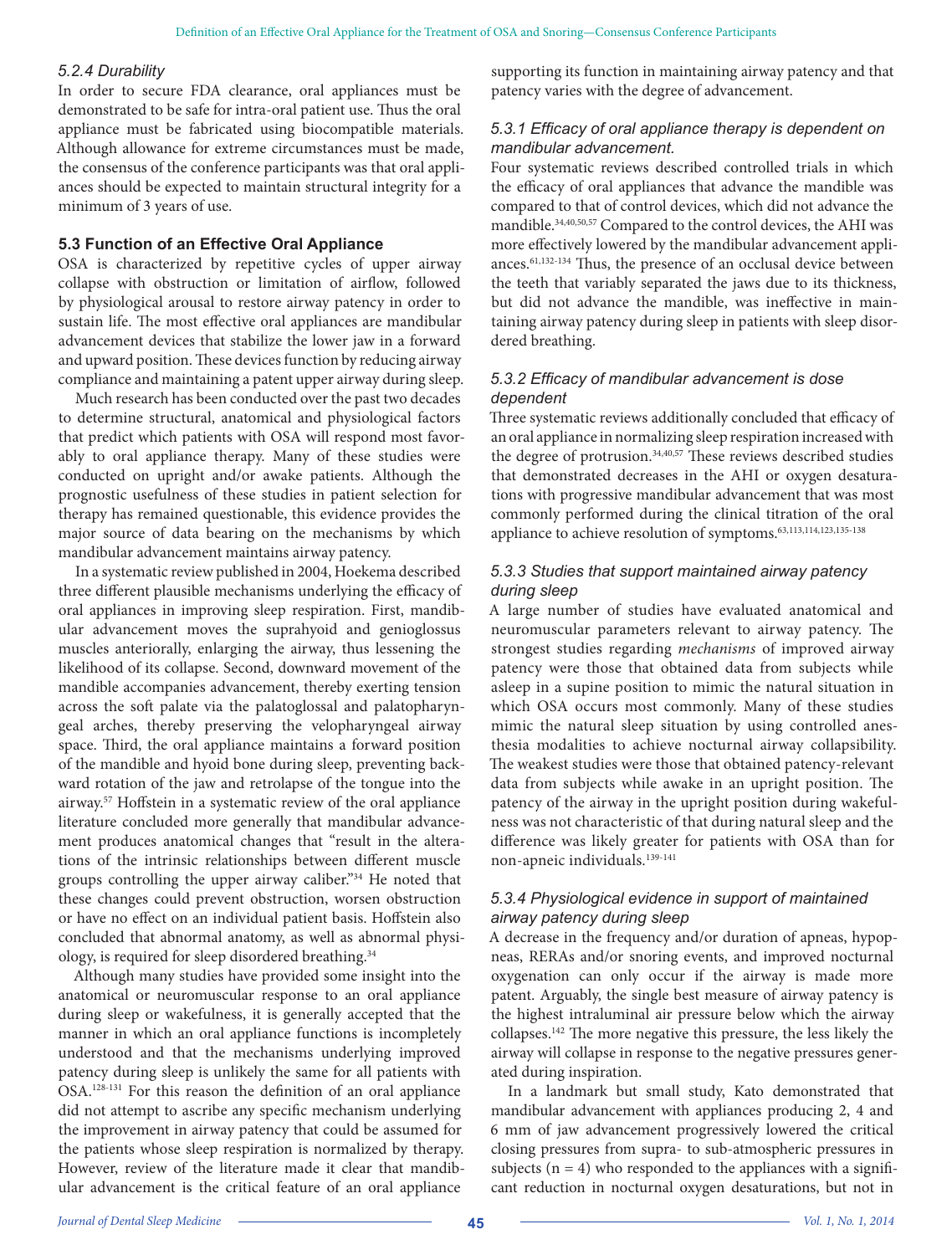subjects who continued to exhibit significant oxygen desaturation ( $n = 2$ ).<sup>138</sup> The closing pressure represents the net outcome of all structural, anatomical and physiological factors at the time of its measurement, affecting the integrity of the upper airway. Measurements of the closing pressures were made during drug induced sleep and neuromuscular block in order to characterize the behavior of the completely passive pharynx, void of any reflex response to maintain airway patency. Similar results were obtained using less invasive methods by other teams of investigators. For example, by experimentally occluding nasal airflow during natural sleep, Ng estimated the closing pressure at the point at which nasal air pressure ceased to decrease with continued respiratory effort. The oral appliance not only lowered (by 10-20%) the upper airway closing pressures, but those patients who demonstrated the greatest improvements in airway patency exhibited the greatest improvements in the AHI with use of the oral appliance.<sup>143,144</sup> These two small studies suggested that oral appliances do not maintain airway patency by altering the location at which airway occlusion is likely to occur.

### *5.3.5 Direct anatomical evidence in support of maintained airway patency during sleep*

Convincing evidence of improved airway patency has also been obtained by studies employing sleep endoscopy. This procedure has enabled direct observation of a patent airway upon mandibular advancement in sleeping patients who respond favorably to oral appliance therapy. Sleep was typically induced by the intravenous administration of pharmacological agents such as midazolam and/or propofol, that have shown similar effects on the airway as natural non-rapid eye movement (NREM) sleep.145 A flexible thin endoscope (laryngoscope) was inserted through a nostril enabling direct videoscopic imaging of the airway. Vroegop assessed improvements in airway patency of 200 patients with pre-made interocclusal records that captured the jaw position of the individual patient's maximal comfortable protrusion, a position similar to that anticipated for an oral appliance.146 The level, degree and configuration of airway collapse were compared with and without the simulation bite. The response of the airway to the simulation bite was found to be a significant predictor of a favorable response to oral appliance therapy (i.e., reduction of the AHI  $\geq$  50% compared to baseline).

Other groups have similarly observed improvement in airway patency upon mandibular advancement during sleep endoscopy. Johal and Battagel observed improved airway patency and a reduction of snoring upon advancement of the mandible 4 or 5 mm to mimic the effect of an oral appliance as well as upon placement of an oral appliance on the patients' teeth.<sup>147-149</sup> Consistent with these findings the oral appliance reduced the mean AHI, ESS scale scores, and partner-reported snoring scores.

### *5.3.6 Radiographic evidence in support of maintained airway patency during sleep*

Most radiographic studies have involved analyses of twodimensional, sagittal images of the skull (lateral cephalographic images) taken at a single time point in upright, awake subjects. However, in a few studies sleep was induced pharmacologically to assess the impact of mandibular advancement on the airway over time in all three dimensions. For example, using ultrafast

computed tomography, Choi evaluated the cross-sectional areas of the airway with and without mandibular advancement (67% maximum protrusion).150 At each site, mandibular advancement was found to significantly restore in most subjects some of the loss in cross-sectional area observed upon induction of sleep, effectively maintaining patency of the upper airway. However, for a small number of subjects, no change was observed or there was a reduction in cross-sectional area at one or more levels.

Using a different three dimensional imaging technique, videofluoroscopy, Lee obtained similar results from 76 patients before and after receipt of a customized oral appliance.<sup>151,152</sup> Images were obtained during wakefulness, sleep during normal oxygen saturation, and sleep during oxygen desaturation. The oral appliance was found to increase the retropalatal and retrolingual spaces and decrease the length of the soft palate. Upon comparing the changes in patients who were deemed treatment success, widening of the retropalatal space was the primary discriminating observation. This demonstrated that not all airway changes suggestive of improved patency translated to better sleep respiration.

Numerous radiographic studies were conducted on awake patients to elucidate tissue changes upon mandibular advancement that correlate with measures of improved sleep respiration. A limitation in all of these papers is that the pharyngeal muscles actively contract to assist airway patency during wakefulness, particularly in patients with sleep disordered breathing.<sup>141</sup> Thus, airway dimensions and physiological responses differ during wakefulness and sleep. Many of the studies employing lateral cephalographic images have concluded that the velopharyngeal area is enlarged to a greater extent than the retroglossal or hypoglossal areas by an oral appliance or mandibular advancement. However, contemporary computed tomography (CT) and magnetic resonance imaging (MRI) of awake patients revealed both increases and decreases in the retroglossal and hypoglossal areas. Moreover, the largest changes in the airway upon insertion of an oral appliance were often observed in the transverse dimension, limiting the interpretation of cephalographic images of the sagittal plane. These disparate findings suggested that the results of imaging studies are, in part, dependent on the methods employed. Thus, radiographic changes (lateral cephalographic, fluoroscopic, computerized tomographic, and magnetic resonant imaging) observed upon jaw advancement in awake patients have not provided to date a reliable means to predict treatment outcomes.

### *5.3.7 Electrophysiological evidence of maintained airway patency during sleep*

Electromyographic recordings of patients with OSA have been compared with and without oral appliances during polysomnography. Yoshida found that activity in the genioglossus, lateral pterygoid, and masseter muscles was higher in sleeping patients when wearing an oral appliance.<sup>153</sup> A similar finding was reported by Kurtulmus for the submental and masseter muscles.154 In both studies, the oral appliance significantly reduced the AHI of the patients. These studies suggested that an oral appliance may alter neuromuscular activity in muscles associated with tongue and mandibular protraction and elevation and offer additional support that oral appliances improve airway patency during sleep.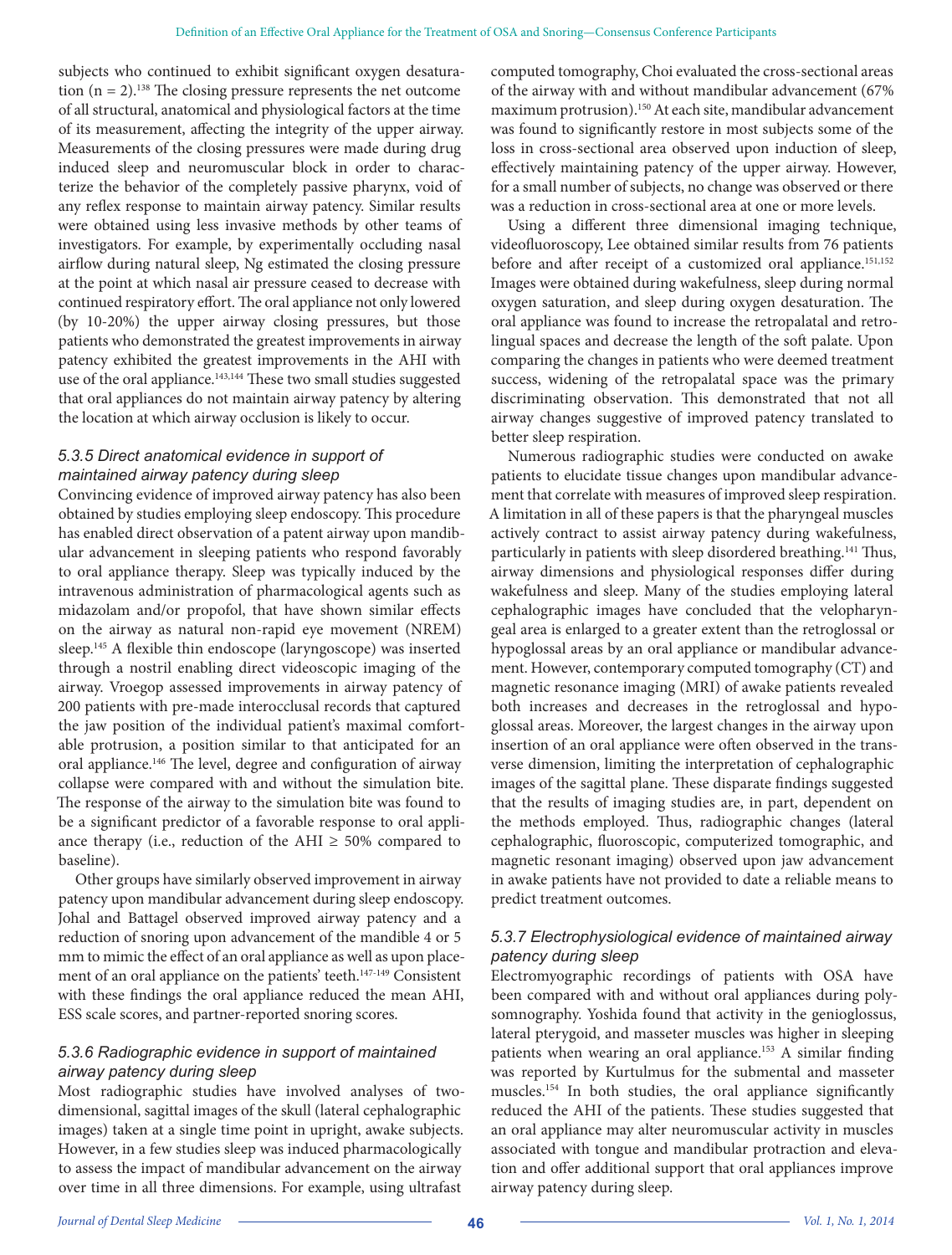#### **6.0 CONCLUSION**

The science of dental sleep medicine has greatly expanded in recent years. After an exhaustive review of the literature, only level 1 and level 2 studies were referenced in this paper to support conference recommendations regarding the purpose, physical features, and function of an effective oral appliance. It is important to acknowledge that the definition developed does not represent endorsement of any one practice protocol, nor is it a comprehensive description of all available oral appliance designs. Rather, this definition delineates the best practices related to the essential elements of an effective oral appliance for the treatment of sleep disordered breathing.

Current literature provides robust evidence that custom, adjustable dual-arch mandibular advancement oral appliances are highly efficacious for the treatment of snoring and mild-moderate OSA. Though less efficacious than CPAP for improving AHI in moderate-severe OSA, several recent studies found that oral appliances and CPAP were equally effective at improving daytime somnolence, hypertension, neurocognitive function, quality of life indices, and cardiovascular mortality. Though little objective adherence data is available, numerous crossover studies have demonstrated oral appliance selfreported adherence to be superior to CPAP. There is much work yet to be done. Further comparative study is needed to establish the impact of various available appliance designs on therapeutic success, patient compliance and potential side effects. Only a few publications to date have explored the simultaneous use of oral appliances and CPAP. Preliminary results suggest combination therapy may hold promise for those patients who are insufficiently responsive to a monotherapy.

The function of an oral appliance is to protrude and help stabilize the mandible in order to maintain a patent upper airway during sleep. However, identification of the specific predominant mechanical and physiologic modes of action remains elusive. Most investigations of oral appliance function were limited by small sample size, as well as dependence on primarily upright and/or awake subjects which may not be an accurate reflection of the real world sleep state. Further research into oral appliance physiology in the sleeping, supine sleep apnea patient may help formulate strategies for identifying the best candidates for oral appliance therapy and facilitate development of the next generation of oral appliance design.

It is hoped that the publication of an empiric definition of an oral appliance will improve standardization for future research and produce more comparable results. It is also intended to serve as a useful guide to clinicians when evaluating and selecting oral appliances. We expect the definition will evolve as new information becomes available.

#### **7.0 ACKNOWLEDGMENTS**

The consensus conference participants are indebted to the proficient guidance and vital support provided by Sherene Thomas, PhD, *Director of Science and Research,* Lauren Loeding, MS, *Science and Research Project Manager,* Randi Prince, *AADSM Coordinator,* and Jerome Barrett, *Executive Director*. We would like to acknowledge the foresight of the American Academy of Dental Sleep Medicine for recognizing an unfilled need and for willingly providing the financial and logistical support required. The manuscript authors would particularly like to thank each of the consensus conference participants who leant their valuable time and thoughtful

expertise to bring focus to the key elements of the definition of an effective oral appliance.

#### **8.0 REFERENCES**

- 1. American Academy of Sleep Medicine. International Classification of Sleep Disorders, 2nd ed.: Diagnostic and coding manual: American Academy of Sleep Medicine, 2005.
- 2. American Academy of Sleep Medicine. Sleep-related breathing disorders in adults: recommendations for syndrome definition and measurement techniques in clinical research. The Report of an American Academy of Sleep Medicine Task Force. *Sleep* 1999;22:667-89.
- 3. Epstein LJ, Kristo D, Strollo PJ, Jr., et al. Clinical guideline for the evaluation, management and long-term care of obstructive sleep apnea in adults. *J Clin Sleep Med* 2009;5:263-76.
- 4. Nieto FJ, Young TB, Lind BK, et al. Association of sleep-disordered breathing, sleep apnea, and hypertension in a large community-based study. Sleep Heart Health Study. *JAMA* 2000;283:1829-36.
- 5. Kim HC, Young T, Matthews CG, Weber SM, Woodward AR, Palta M. Sleep-disordered breathing and neuropsychological deficits. A population-based study. *Am J Respir Critical Care Med* 1997;156:1813-9.
- 6. Yaffe K, Laffan AM, Harrison SL, et al. Sleep-disordered breathing, hypoxia, and risk of mild cognitive impairment and dementia in older women. *JAMA* 2011;306:613-9.
- 7. Harris M, Glozier N, Ratnavadivel R, Grunstein RR. Obstructive sleep apnea and depression. *Sleep Med Rev* 2009;13:437-44.
- 8. Ong JC, Gress JL, San Pedro-Salcedo MG, Manber R. Frequency and predictors of obstructive sleep apnea among individuals with major depressive disorder and insomnia. *J Psychosom Res* 2009;67:135-41.
- 9. Parthasarathy S, Fitzgerald M, Goodwin JL, Unruh M, Guerra S, Quan SF. Nocturia, sleep-disordered breathing, and cardiovascular morbidity in a community-based cohort. *PloS One* 2012;7:e30969.
- 10. George CF. Reduction in motor vehicle collisions following treatment of sleep apnoea with nasal CPAP. *Thorax* 2001;56:508-12.
- 11. Tregear S, Reston J, Schoelles K, Phillips B. Obstructive sleep apnea and risk of motor vehicle crash: systematic review and meta-analysis. *J Clin Sleep Med* 2009;5:573-81.
- 12. Kohler M, Stradling JR. Mechanisms of vascular damage in obstructive sleep apnea. Nature reviews. *Cardiology* 2010;7:677-85.
- 13. Mehra R, Benjamin EJ, Shahar E, et al. Association of nocturnal arrhythmias with sleep-disordered breathing: The Sleep Heart Health Study. *Am J Respir Critical Care Med* 2006;173:910-6.
- 14. Goodson BL, Wung SF, Archbold KH. Obstructive sleep apnea hypopnea syndrome and metabolic syndrome: a synergistic cardiovascular risk factor. *J Am Acad Nurse Pract* 2012;24:695-703.
- 15. Ip MS, Lam B, Ng MM, Lam WK, Tsang KW, Lam KS. Obstructive sleep apnea is independently associated with insulin resistance. *Am J Respir Critical Care Med* 2002;165:670-6.
- 16. Balk EM, Moorthy D, Obadan NO, et al. Comparative Effectiveness Review No. 32. (Prepared by Tufts Evidence-based Practice Center under Contract No. 290-2007-10055-1). AHRQ Publication No. 11-EHC052-EF. Rockville (MD), 2011.
- 17. Marshall NS, Wong KK, Liu PY, Cullen SR, Knuiman MW, Grunstein RR. Sleep apnea as an independent risk factor for all-cause mortality: the Busselton Health Study. *Sleep* 2008;31:1079-85.
- 18. Punjabi NM, Caffo BS, Goodwin JL, et al. Sleep-disordered breathing and mortality: a prospective cohort study. *PLoS Med* 2009;6:e1000132.
- 19. Redline S, Yenokyan G, Gottlieb DJ, et al. Obstructive sleep apneahypopnea and incident stroke: the sleep heart health study. *Am J Respir Critical Care Med* 2010;182:269-77.
- 20. Shahar E, Whitney CW, Redline S, et al. Sleep-disordered breathing and cardiovascular disease: cross-sectional results of the Sleep Heart Health Study. *Am J Respir Critical Care Med* 2001;163:19-25.
- 21. Shamsuzzaman AS, Gersh BJ, Somers VK. Obstructive sleep apnea: implications for cardiac and vascular disease. *JAMA* 2003;290:1906-14.
- 22. Young T, Finn L, Peppard PE, et al. Sleep disordered breathing and mortality: eighteen-year follow-up of the Wisconsin sleep cohort. *Sleep* 2008;31:1071-8.
- 23. Li W, Xiao L, Hu J. The comparison of CPAP and oral appliances in treatment of patients with OSA: a systematic review and meta-analysis. *Respir Care* 2013;58:1184-95.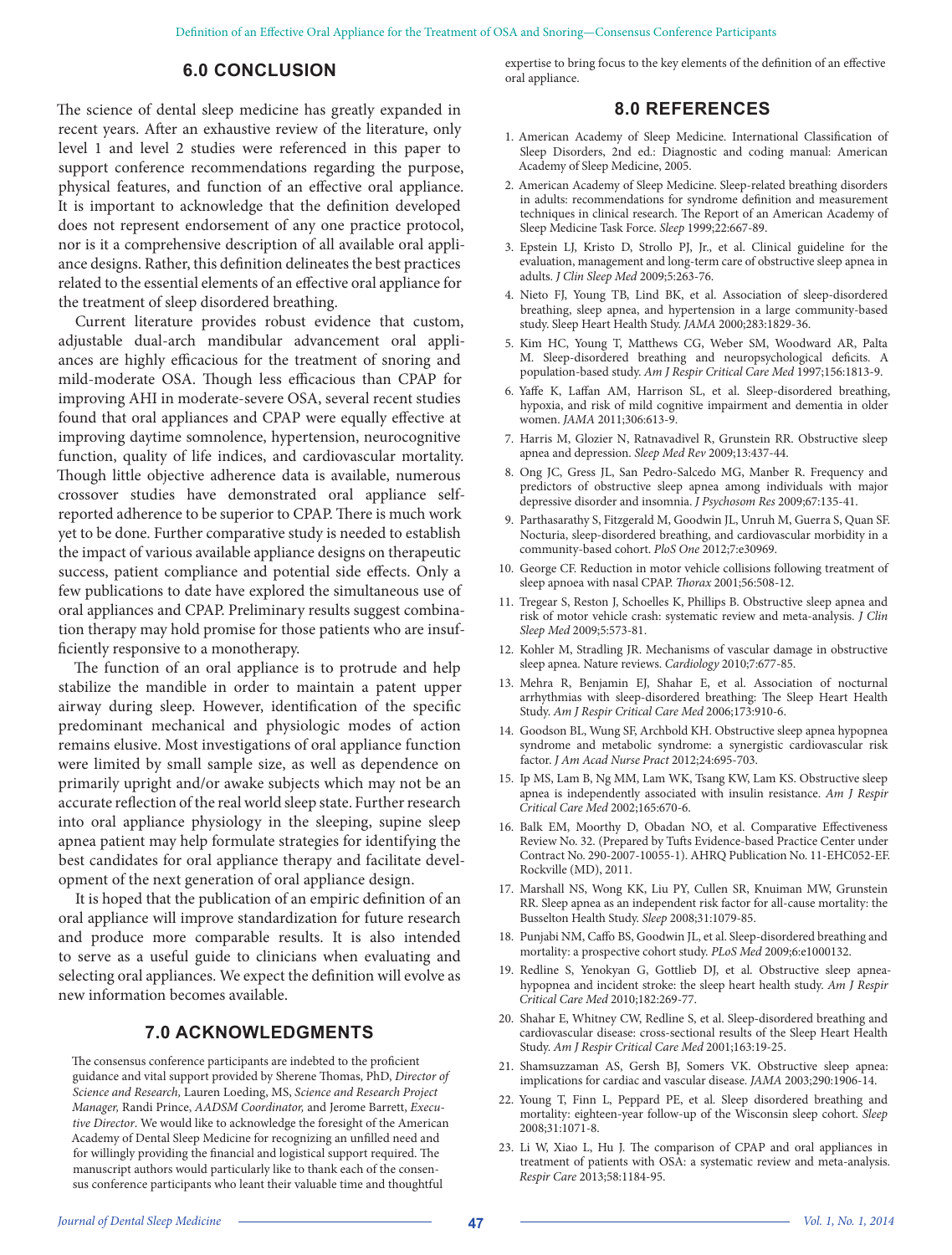- 24. Phillips CL, Grunstein RR, Darendeliler MA, et al. Health outcomes of continuous positive airway pressure versus oral appliance treatment for obstructive sleep apnea: a randomized controlled trial. *Am J Respir Critical Care Med* 2013;187:879-87.
- 25. Tan YK, L'Estrange PR, Luo YM, et al. Mandibular advancement splints and continuous positive airway pressure in patients with obstructive sleep apnoea: a randomized cross-over trial. *Eur J Orthod* 2002;24:239-49.
- 26. Sutherland K, Cistulli P. Mandibular advancement splints for the treatment of sleep apnea syndrome. *Swiss Med Wkly* 2011;141:w13276.
- 27. Randerath WJ, Verbraecken J, Andreas S, et al. Non-CPAP therapies in obstructive sleep apnoea. *Eur Respir J* 2011;37:1000-28.
- 28. Vanderveken OM, Dieltjens M, Wouters K, De Backer WA, Van de Heyning PH, Braem MJ. Objective measurement of compliance during oral appliance therapy for sleep-disordered breathing. *Thorax* 2013;68:91-6.
- 29. Chen H, Lowe AA, de Almeida FR, Fleetham JA, Wang B. Threedimensional computer-assisted study model analysis of long-term oralappliance wear. Part 2. Side effects of oral appliances in obstructive sleep apnea patients. *Am J Orthod Dentofacial Orthop* 2008;134:408-17.
- 30. de Almeida FR, Lowe AA, Tsuiki S, et al. Long-term compliance and side effects of oral appliances used for the treatment of snoring and obstructive sleep apnea syndrome. *J Clin Sleep Med* 2005;1:143-52.
- 31. Doff MH, Finnema KJ, Hoekema A, Wijkstra PJ, de Bont LG, Stegenga B. Long-term oral appliance therapy in obstructive sleep apnea syndrome: a controlled study on dental side effects. *Clin Oral Investig* 2013;17:475-82.
- 32. Doff MH, Veldhuis SK, Hoekema A, et al. Long-term oral appliance therapy in obstructive sleep apnea syndrome: a controlled study on temporomandibular side effects. *Clin Oral Investig* 2012;16:689-97.
- 33. Martinez-Gomis J, Willaert E, Nogues L, Pascual M, Somoza M, Monasterio C. Five years of sleep apnea treatment with a mandibular advancement device. Side effects and technical complications. *Angle Orthod* 2010;80:30-6.
- 34. Hoffstein V. Review of oral appliances for treatment of sleep-disordered breathing. *Sleep Breath* 2007;11:1-22.
- 35. FDA. FDA Class II Special Controls Guidance Document: Intraoral Devices for Snoring and/or Obstructive Sleep Apnea; Guidance for Industry and FDA. 2002 [cited September 9, 2013]; Available from: http://www.fda.gov/MedicalDevices/DeviceRegulationandGuidance/ GuidanceDocuments/ucm072728.htm
- 36. Dental devices; classification for intraoral devices for snoring and/or obstructive sleep apnea. Final rule. *Federal Register* 2002;67:68510-2.
- 37. Bulletin de L'Academie de Medecine. In: 2 Janvier 1923. p. 37-41.
- 38. Cartwright RD, Samelson CF. The effects of a nonsurgical treatment for obstructive sleep apnea. The tongue-retaining device. *JAMA* 1982;248:705-9.
- 39. Meyer-Ewert K, Schafer H, Kloss W. Treatment of sleep apnea by mandibular protecting device. In: 7th European Congress of Sleep Research; 1984, 1984. p. A217.
- 40. Ferguson KA, Cartwright R, Rogers R, Schmidt-Nowara W. Oral appliances for snoring and obstructive sleep apnea: a review. *Sleep* 2006;29:244-62.
- 41. Ahrens A, McGrath C, Hagg U. A systematic review of the efficacy of oral appliance design in the management of obstructive sleep apnoea. *Eur J Orthod* 2011;33:318-24.
- 42. American Sleep Disorders Association. Practice parameters for the treatment of snoring and obstructive sleep apnea with oral appliances. American Sleep Disorders Association. *Sleep* 1995;18:511-3.
- 43. Kushida CA, Morgenthaler TI, Littner MR, et al. Practice parameters for the treatment of snoring and obstructive sleep apnea with oral appliances: an update for 2005. *Sleep* 2006;29:240-3.
- 44. AASM/AADSM. Policy Statement on the Diagnosis and Treatment of Obstructive Sleep Apnea. 2012 [cited September 9, 2013]; Available from: http://www.aasmnet.org/resources/pdf/AADSMJointOSApolicy.pdf
- 45. CMS. Oral Appliances for Obstructive Sleep Apnea (L28603). 2011 [cited September 9, 2013]; Available from: http://www.medicarenhic.com/ dme/medical\_review/mr\_lcds/mr\_lcd\_archived/L28603\_2011-01-01\_ PA\_2011-01.pdf
- 46. CMS. Medicare LCD L28603 Revision OAOSA1. 2012 [cited September 9, 2013]; Available from: http://www.medicarenhic.com/dme/medical\_ review/mr\_lcds/mr\_lcd\_current/L28603\_2012-07-01\_PA\_2012-07.pdf
- 47. Fitch K, Bernstein SJ, Aguilar MD, et al. The RAND/UCLA Appropriateness Method User's Manual. Santa Monica, CA: RAND, 2001.
- 48. OCEBM Levels of Evidence Working Group. The Oxford Levels of Evidence 2. [cited September 9, 2013]; Available from: http://www.cebm. net/index.aspx?o=5653
- 49. Oral appliances for obstructive sleep apnea: an evidence-based analysis. Ontario health technology assessment series 2009;9:1-51.
- 50. Oral appliances for treatment of snoring and obstructive sleep apnea: a review of clinical effectiveness. CADTH technology overviews 2010;1:e0107.
- 51. Aarab G, Lobbezoo F, Hamburger HL, Naeije M. Oral appliance therapy versus nasal continuous positive airway pressure in obstructive sleep apnea: a randomized, placebo-controlled trial. *Respiration* 2011;81:411-9.
- 52. Bennett LS, Davies RJ, Stradling JR. Oral appliances for the management of snoring and obstructive sleep apnoea. *Thorax* 1998;53 Suppl 2:S58-64.
- 53. Ferguson KA, Ono T, Lowe AA, Keenan SP, Fleetham JA. A randomized crossover study of an oral appliance vs nasal-continuous positive airway pressure in the treatment of mild-moderate obstructive sleep apnea. *Chest* 1996;109:1269-75.
- 54. Giles TL, Lasserson TJ, Smith BJ, White J, Wright J, Cates CJ. Continuous positive airways pressure for obstructive sleep apnoea in adults. *Cochrane Database Syst Rev* 2006:CD001106.
- 55. Hensley M, Ray C. Sleep apnoea. *Clinical Evid* 2009;2009.
- 56. Hoekema A. Efficacy and comorbidity of oral appliances in the treatment of obstructive sleep apnea-hypopnea: a systematic review and preliminary results of a randomized trial. *Sleep Breath* 2006;10:102-3.
- 57. Hoekema A, Stegenga B, De Bont LG. Efficacy and co-morbidity of oral appliances in the treatment of obstructive sleep apnea-hypopnea: a systematic review. *Crit Rev Oral Biol Med* 2004;15:137-55.
- 58. Lettieri CJ, Paolino N, Eliasson AH, Shah AA, Holley AB. Comparison of adjustable and fixed oral appliances for the treatment of obstructive sleep apnea. *J Clin Sleep Med* 2011;7:439-45.
- 59. Lim J, Lasserson TJ, Fleetham J, Wright J. Oral appliances for obstructive sleep apnoea. The *Cochrane Database Syst Rev* 2006:CD004435.
- 60. Marklund M, Verbraecken J, Randerath W. Non-CPAP therapies in obstructive sleep apnoea: mandibular advancement device therapy. *Eur Respir J* 2012;39:1241-7.
- 61. Mehta A, Qian J, Petocz P, Darendeliler MA, Cistulli PA. A randomized, controlled study of a mandibular advancement splint for obstructive sleep apnea. *Am J Respir Critical Care Med* 2001;163:1457-61.
- 62. Yoshida K. Prosthetic therapy for sleep apnea syndrome. *J Prosthet Dent* 1994;72:296-302.
- 63. Marklund M, Franklin KA, Sahlin C, Lundgren R. The effect of a mandibular advancement device on apneas and sleep in patients with obstructive sleep apnea. *Chest* 1998;113:707-13.
- 64. Aarab G, Lobbezoo F, Heymans MW, Hamburger HL, Naeije M. Longterm follow-up of a randomized controlled trial of oral appliance therapy in obstructive sleep apnea. *Respiration* 2011;82:162-8.
- 65. Ferguson KA, Ono T, Lowe AA, al-Majed S, Love LL, Fleetham JA. A shortterm controlled trial of an adjustable oral appliance for the treatment of mild to moderate obstructive sleep apnoea. *Thorax* 1997;52:362-8.
- 66. Marklund M, Franklin KA. Long-term effects of mandibular repositioning appliances on symptoms of sleep apnoea. *J Sleep Res* 2007;16:414-20.
- 67. Marklund M, Franklin KA, Persson M. Orthodontic side-effects of mandibular advancement devices during treatment of snoring and sleep apnoea. *Eur J Orthod* 2001;23:135-44.
- 68. Randerath WJ, Heise M, Hinz R, Ruehle KH. An individually adjustable oral appliance vs continuous positive airway pressure in mild-to-moderate obstructive sleep apnea syndrome. *Chest* 2002;122:569-75.
- 69. Tegelberg A, Wilhelmsson B, Walker-Engstrom ML, et al. Effects and adverse events of a dental appliance for treatment of obstructive sleep apnoea. *Swed Dent J* 1999;23:117-26.
- 70. Walker-Engstrom ML, Tegelberg A, Wilhelmsson B, Ringqvist I. 4-year follow-up of treatment with dental appliance or uvulopalatopharyngoplasty in patients with obstructive sleep apnea: a randomized study. *Chest* 2002;121:739-46.
- 71. Holley AB, Lettieri CJ, Shah AA. Efficacy of an adjustable oral appliance and comparison with continuous positive airway pressure for the treatment of obstructive sleep apnea syndrome. *Chest* 2011;140:1511-6.
- 72. O'Sullivan RA, Hillman DR, Mateljan R, Pantin C, Finucane KE. Mandibular advancement splint: an appliance to treat snoring and obstructive sleep apnea. *Am J Respir Critical Care Med* 1995;151:194-8.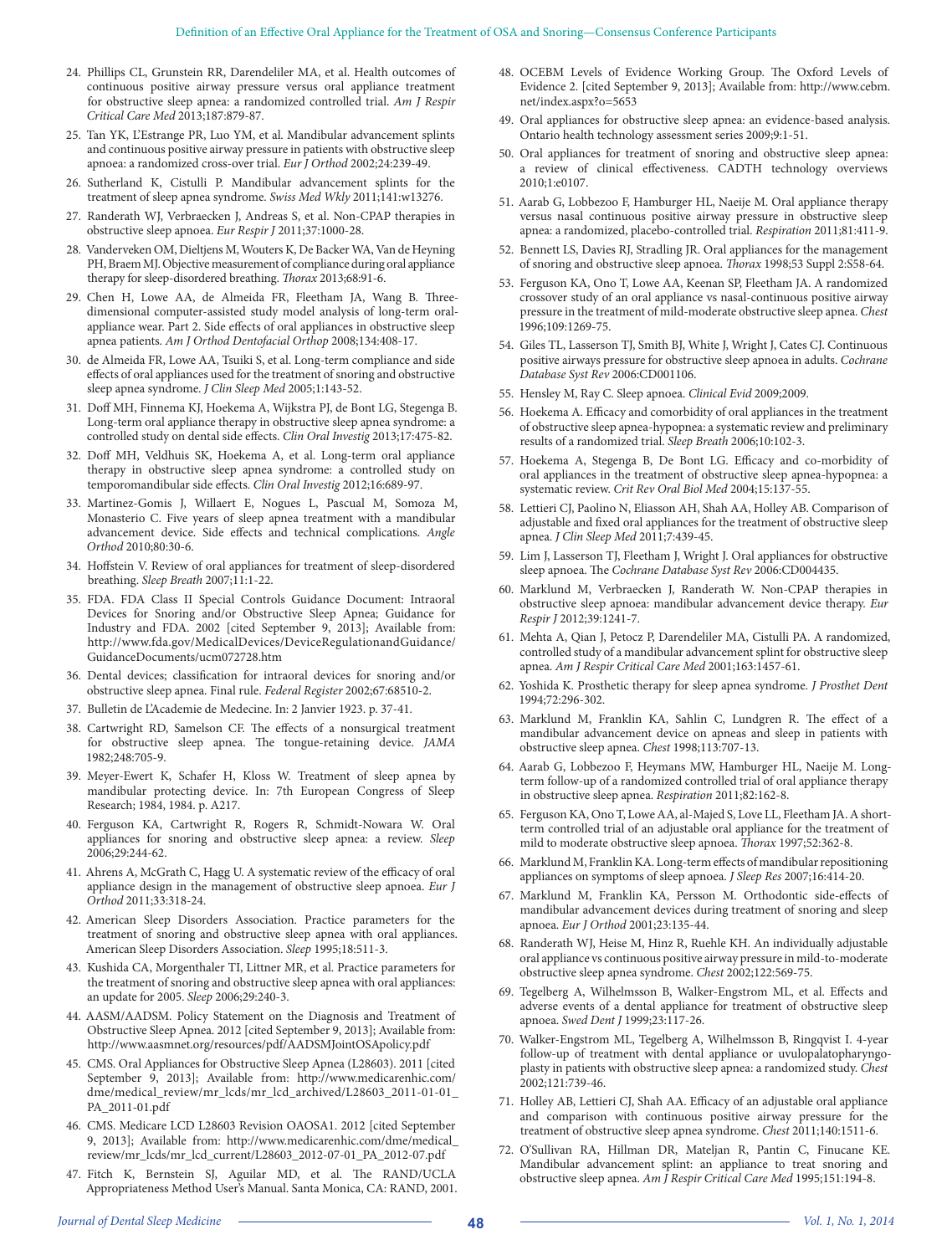- 73. Gauthier L, Laberge L, Beaudry M, Laforte M, Rompre PH, Lavigne GJ. Efficacy of two mandibular advancement appliances in the management of snoring and mild-moderate sleep apnea: a cross-over randomized study. *Sleep Med* 2009;10:329-36.
- 74. Johnston CD, Gleadhill IC, Cinnamond MJ, Peden WM. Oral appliances for the management of severe snoring: a randomized controlled trial. *Eur J Orthod* 2001;23:127-34.
- 75. Maguire J, Steele JG, Gibson GJ, Wilson JA, Steen N, McCracken GI. Randomised cross-over study of oral appliances for snoring. *Clin Otolaryngol* 2010;35:204-9.
- 76. Robertson S, Murray M, Young D, Pilley R, Dempster J. A randomized crossover trial of conservative snoring treatments: mandibular repositioning splint and nasal CPAP. *Otolaryngol Head Neck Surg* 2008;138:283-8.
- 77. Stouder S, Jones L, Brietzke S, Mair EA. Does an oral appliance reduce palatal flutter and tongue base snoring? *Otolaryngol Head Neck Surg* 2007;136:827-31.
- 78. Barnes M, McEvoy RD, Banks S, et al. Efficacy of positive airway pressure and oral appliance in mild to moderate obstructive sleep apnea. *Am J Respir Critical Care Med* 2004;170:656-64.
- 79. Gotsopoulos H, Kelly JJ, Cistulli PA. Oral appliance therapy reduces blood pressure in obstructive sleep apnea: a randomized, controlled trial. Sleep 2004;27:934-41.
- 80. Iftikhar IH, Hays ER, Iverson MA, Magalang UJ, Maas AK. Effect of oral appliances on blood pressure in obstructive sleep apnea: a systematic review and meta-analysis. *J Clin Sleep Med* 2013;9:165-74.
- 81. Lam B, Sam K, Lam JC, Lai AY, Lam CL, Ip MS. The efficacy of oral appliances in the treatment of severe obstructive sleep apnea. *Sleep Breath* 2011;15:195-201.
- 82. Otsuka R, Ribeiro de Almeida F, Lowe AA, Linden W, Ryan F. The effect of oral appliance therapy on blood pressure in patients with obstructive sleep apnea. *Sleep Breath* 2006;10:29-36.
- 83. Yoshida K. Effect on blood pressure of oral appliance therapy for sleep apnea syndrome. *Int J Prosthodont* 2006;19:61-6.
- 84. Hoekema A, Voors AA, Wijkstra PJ, et al. Effects of oral appliances and CPAP on the left ventricle and natriuretic peptides. *Int J Cardiol* 2008;128:232-9.
- 85. Itzhaki S, Dorchin H, Clark G, Lavie L, Lavie P, Pillar G. The effects of 1-year treatment with a herbst mandibular advancement splint on obstructive sleep apnea, oxidative stress, and endothelial function. *Chest* 2007;131:740-9.
- 86. Andren A, Hedberg P, Walker-Engstrom ML, Wahlen P, Tegelberg A. Effects of treatment with oral appliance on 24-h blood pressure in patients with obstructive sleep apnea and hypertension: a randomized clinical trial. *Sleep Breath* 2013;17:705-12.
- 87. Anandam A, Patil M, Akinnusi M, Jaoude P, El Solh AA. Cardiovascular mortality in obstructive sleep apnea treated with continuous positive airway pressure or oral appliance: an observational study. *Respirology*  2013;18:1184-90.
- 88. Hoekema A, Stegenga B, Wijkstra PJ, van der Hoeven JH, Meinesz AF, de Bont LG. Obstructive sleep apnea therapy. *J Dent Res* 2008;87:882-7.
- 89. Levendowski DJ, Morgan TD, Patrickus JE, et al. In-home evaluation of efficacy and titration of a mandibular advancement device for obstructive sleep apnea. *Sleep Breath* 2007;11:139-47.
- 90. Machado MA, Prado LB, Carvalho LB, et al. Quality of life of patients with obstructive sleep apnea syndrome treated with an intraoral mandibular repositioner. *Arq Neuropsiquiatr* 2004;62:222-5.
- 91. Naismith SL, Winter VR, Hickie IB, Cistulli PA. Effect of oral appliance therapy on neurobehavioral functioning in obstructive sleep apnea: a randomized controlled trial. *J Clin Sleep Med* 2005;1:374-80.
- 92. Rose EC, Barthlen GM, Staats R, Jonas IE. Therapeutic efficacy of an oral appliance in the treatment of obstructive sleep apnea: a 2-year follow-up. *Am J Orthod Dentofacial Orthop* 2002;121:273-9.
- 93. Saletu A, Anderer P, Parapatics S, Matthai C, Matejka M, Saletu B. Effects of a mandibular repositioning appliance on sleep structure, morning behavior and clinical symptomatology in patients with snoring and sleepdisordered breathing. *Neuropsychobiology* 2007;55:184-93.
- 94. Walker-Engstrom ML, Wilhelmsson B, Tegelberg A, Dimenas E, Ringqvist I. Quality of life assessment of treatment with dental appliance or UPPP in patients with mild to moderate obstructive sleep apnoea. A prospective randomized 1-year follow-up study. *J Sleep Res* 2000;9:303-8.
- 95. Hoekema A, Stegenga B, Bakker M, et al. Simulated driving in obstructive sleep apnoea-hypopnoea; effects of oral appliances and continuous positive airway pressure. *Sleep Breath* 2007;11:129-38.
- 96. Clark GT, Blumenfeld I, Yoffe N, Peled E, Lavie P. A crossover study comparing the efficacy of continuous positive airway pressure with anterior mandibular positioning devices on patients with obstructive sleep apnea. *Chest* 1996;109:1477-83.
- 97. Engleman HM, McDonald JP, Graham D, et al. Randomized crossover trial of two treatments for sleep apnea/hypopnea syndrome: continuous positive airway pressure and mandibular repositioning splint. *Am J Respir Critical Care Med* 2002;166:855-9.
- 98. Borel JC, Gakwaya S, Masse JF, Melo-Silva CA, Series F. Impact of CPAP interface and mandibular advancement device on upper airway mechanical properties assessed with phrenic nerve stimulation in sleep apnea patients. *Respir Physiol Neurobiol* 2012;183:170-6.
- 99. Cartwright R, Ristanovic R, Diaz F, Caldarelli D, Alder G. A comparative study of treatments for positional sleep apnea. *Sleep* 1991;14:546-52.
- 100. Deane SA, Cistulli PA, Ng AT, Zeng B, Petocz P, Darendeliler MA. Comparison of mandibular advancement splint and tongue stabilizing device in obstructive sleep apnea: a randomized controlled trial. *Sleep* 2009;32:648-53.
- 101. Ono T, Lowe AA, Ferguson KA, Fleetham JA. A tongue retaining device and sleep-state genioglossus muscle activity in patients with obstructive sleep apnea. *Angle Orthod* 1996;66:273-80.
- 102. Fujita S, Conway W, Zorick F, Roth T. Surgical correction of anatomic azbnormalities in obstructive sleep apnea syndrome: uvulopalatopharyngoplasty. *Otolaryngol Head Neck Surg* 1981;89:923-34.
- 103. Weitzman ED, Kahn E, Pollak CP. Quantitative analysis of sleep and sleep apnea before and after tracheostomy in patients with the hypersomniasleep apnea syndrome. *Sleep* 1980;3:407-23.
- 104. Dort L, Brant R. A randomized, controlled, crossover study of a noncustomized tongue retaining device for sleep disordered breathing. *Sleep Breath* 2008;12:369-73.
- 105. Blanco J, Zamarron C, Abeleira Pazos MT, Lamela C, Suarez Quintanilla D. Prospective evaluation of an oral appliance in the treatment of obstructive sleep apnea syndrome. *Sleep Breath* 2005;9:20-5.
- 106. Pitsis AJ, Darendeliler MA, Gotsopoulos H, Petocz P, Cistulli PA. Effect of vertical dimension on efficacy of oral appliance therapy in obstructive sleep apnea. *Am J Respir Critical Care Med* 2002;166:860-4.
- 107. Zhou J, Liu YH. A randomised titrated crossover study comparing two oral appliances in the treatment for mild to moderate obstructive sleep apnoea/hypopnoea syndrome. *J Oral Rehabil* 2012;39:914-22.
- 108. Bloch KE, Iseli A, Zhang JN, et al. A randomized, controlled crossover trial of two oral appliances for sleep apnea treatment. *Am J Respir Critical Care Med* 2000;162:246-51.
- 109. Lam B, Sam K, Mok WY, et al. Randomised study of three non-surgical treatments in mild to moderate obstructive sleep apnoea. *Thorax* 2007;62:354-9.
- 110. Marklund M, Legrell PE. An orthodontic oral appliance. *Angle Orthod* 2010;80:1116-21.
- 111. Marklund M, Stenlund H, Franklin KA. Mandibular advancement devices in 630 men and women with obstructive sleep apnea and snoring: tolerability and predictors of treatment success. *Chest* 2004;125:1270-8.
- 112. Petri N, Svanholt P, Solow B, Wildschiodtz G, Winkel P. Mandibular advancement appliance for obstructive sleep apnoea: results of a randomised placebo controlled trial using parallel group design. *J Sleep Res* 2008;17:221-9.
- 113. Walker-Engstrom ML, Ringqvist I, Vestling O, Wilhelmsson B, Tegelberg A. A prospective randomized study comparing two different degrees of mandibular advancement with a dental appliance in treatment of severe obstructive sleep apnea. *Sleep Breath* 2003;7:119-30.
- 114. Rose E, Staats R, Virchow C, Jonas IE. A comparative study of two mandibular advancement appliances for the treatment of obstructive sleep apnoea. *Eur J Orthod* 2002;24:191-8.
- 115. Marklund M, Franklin KA. Dental appliances in the treatment of snoring. A comparison between an activator, a soft-palate lifter, and a mouthshield. *Swed Dent J* 1996;20:183-8.
- 116. Ahrens A, McGrath C, Hagg U. Subjective efficacy of oral appliance design features in the management of obstructive sleep apnea: a systematic review. *Am J Orthod Dentofacial Orthop* 2010;138:559-76.